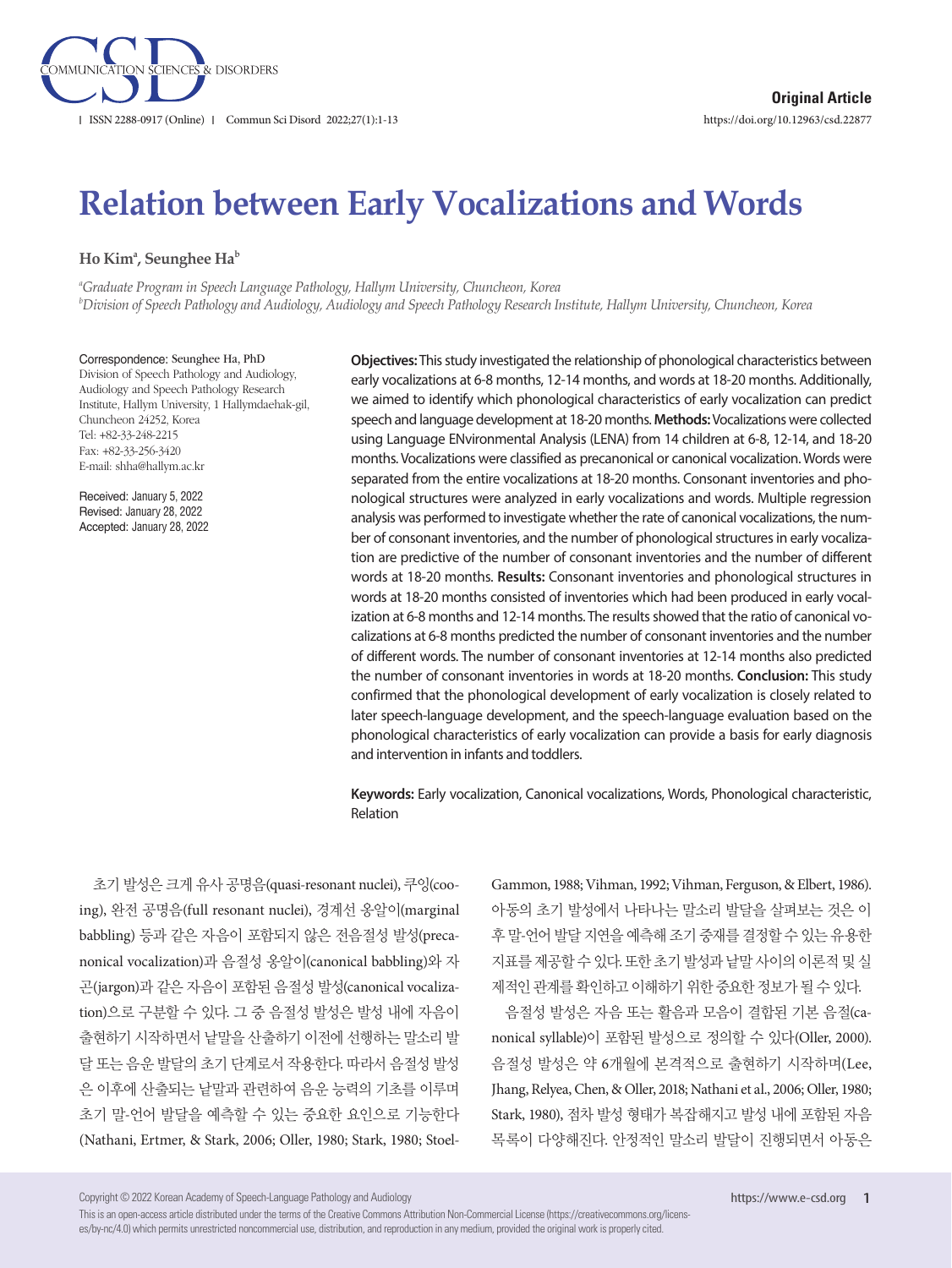

음절성 발성에서 습득한 음운 구조 및 자음 목록을 바탕으로 낱말 을산출하게되는데(Ferguson & Farwell, 1975; Ferguson, Peizer, & Weeks, 1973; Schwartz & Leonard, 1982; Stoel-Gammon, 1988; Storkel, 2006), 일반적으로 12개월경에 첫 낱말을 산출하고 18개월 경에 약 50-100개의 단어나 구를 산출하게 된다(Bates et al., 1994).

과거에는 초기 발성과 낱말에서 나타나는 음운 특성을 완전히 불연속적이며 초기 발성을 '의미 없이 웅얼거리는 소리'로 바라보 는 견해도 있었다(Jakobson, 1968). 그러나 이후 다수의 선행연구 들은아동의초기발성(early vocalization)에서나타나는말소리발 달이 이후에 산출되는 낱말의 기초를 이루며, 낱말과 유사한 음운 특징을 포함하고 있다는 결과를 보고하였다(Davis & MacNeilage, 1995; Ferguson & Farwell, 1975, Kent & Bauer, 1985; Labov & Labov, 1978; Locke, 1989; MacNeilage, Davis, & Matyear, 1997; Robb & Bleile, 1994; Stoel-Gammon & Cooper, 1984; Viman, 1976; Vihman et al., 1986). 이에 따라 초기 발성과 낱말 간의 불연속성을 주 장한 가설보다는 초기 발성과 낱말의 음운 특성이 연속되어 발달 한다는 주장이 대두되기 시작하였다. 특히, 아동의 발성을 음절성 발성에 초점을 맞춰 살펴본 연구들은 초기 발성과 낱말 간에 연속 성 가설을 더욱 확고히 하였다(Davis & MacNeilage, 1995; Mac-Neilage & Davis, 1996).

연속성 가설을 주장하는 선행연구에서는 초기 발성 단계에 해 당하는 아동의 발성에서 생물학적으로 본질적인 특징에 기인한 보 편적인 음운 특성이 나타나며, 이와 같은 일반적인 패턴이 이후 낱 말과 연속하고 있음을 보고하였다. 구체적으로 선행연구에서는 아 동의 초기 발성에서 초기 단계부터 후기 단계까지 파열음, 비음 또 는 활음과 함께(Vihman et al., 1986), 주로 단음절(monosyllable), 열린음절(open-syllable)과 같은 CV 구조 형태의 특성을 공통적으 로선호한다고보고하였다(Kent & Bauer, 1985; Vihman et al., 1986). Locke (1986)는 15개의 서로 다른 언어 환경에 속하는 영유아기 아 동의 발성을 살펴봄으로써 이러한 공통적인 패턴이 언어 환경을 막 론하고 다양한 언어권 아동의 발성에서 유사한 특성이 나타난다고 보고하였다. 더불어 Locke (1989)는 아동의 초기 발성과 낱말의 음 운 특성을 비교함으로써 초기 발성에서 보인 말소리의 보편적인 특 성이 아동의 낱말에서도 유사하게 나타나는 것을 확인하였다. 또 한 초기 발성의 말소리 발달과 낱말 습득의 관계를 살펴본 Messick (1984)은 초기 발성 단계에 있는 아동의 음운 목록을 분석하고 그 이후에 아동의 낱말 산출을 살펴보았을 때 초기 발성에서 나타났 던 말소리가 포함된 낱말들을 더 일찍 습득하고, 더 높은 빈도로 산 출된다는 것을 발견하였다. 따라서, 각 선행연구의 결과들을 종합 하여 살펴보면 초기 발성에서 보인 음운 특성이 낱말을 구성하는

대표적인 음운 특성으로도 나타났으며, 이는 초기 발성과 낱말을 구성하는 음운 특성에서 연속성이 존재하고 있음을 제시하고 있다. 초기 발성과 낱말 사이의 관계를 살펴보는 것은 언어이전기에서 언어기의 전환 시기에 있는 아동의 이후 말-언어 발달을 조기에 예 측하고 개입하기 위한 측면에서 매우 중요하다. 그러나 현재 한국어 권 아동을 대상으로 초기 발성과 이후 낱말 간의 관계를 살펴본 연 구는 미흡한 실정이다. 아동의 발성은 음절성 발성의 출현 이후에 점차 모국어의 특성과 주변 환경 언어의 영향이 나타난다는 연구 결과(de Boysson-Bardies & Vihman, 1991; Ha, Johnson, Oller, & Yoo, 2021; Lee et al., 2018)를 고려해 본다면 언어권에 따라 아동의 발성을 구성하는 음운 특성과 아동의 음운 선호성에 있어서도 차 이가 나타날 수 있다. 따라서 한국어를 모국어로 하는 아동을 대상 으로초기발성과낱말관계를살펴보는것은한국아동고유의말-언어 발달 특성을 이해하고 숙지하기 위해 필요할 수 있다. 또한 초 기 발성과 낱말 사이의 관계를 살펴본 선행연구에서는 낯선 검사자 가 포함된 자연스럽지 않은 상황에서 약 30분 정도의 짧은 시간에 걸쳐 아동의 발성을 수집하였다(Vihman et al., 1986). 이러한 수집 과정은 아동의 실제 수행력을 대표하기 어려울 수 있다. 자연스러 운 환경에서 친숙한 부모와 상호작용을 통한 발화를 수집하여 연 구 자료로 사용하는 것은 아동의 실제적인 발달 상황을 살펴보기 에 보다 적절할 것이다. 마지막으로, 다수의 관련 선행연구에서는 초기 발성 및 낱말에서 사용되는 음소의 음운 특성은 다양하게 다 루었으나, 그 형태를 결정하는 음운 구조를 살펴보는 연구는 적었 다(de Boysson-Bardies & Vihman, 1991; MacNeilage et al., 1997). 아동은 의미 있는 낱말을 산출하기 전에 초기 발성을 통해 자신의 발성과 성인의 언어에 대한 유사성을 인식하기 시작하고 말 운동 루틴을 형성하게 되며 이러한 루틴은 초기 낱말에 반영되어 나타난 다고 알려져 있다(McCune & Vihman, 1987, 2001). 이러한 아동 발 성의 음운 구조를 살펴보는 것은 초기 발성과 낱말 사이의 말 운동 계획 능력에 대한 관계를 확인할 수 있는 중요한 이슈가 될 수 있을 것이다.

Locke (1983, as cited in Vihman et al., 1986)는 시간에 따라 변 화하는 아동의 음운 발달을 세 가지의 단계의 작업 모델로 설명하 였다. 작업 모델의 각 단계는 아동이 음절성 발성을 산출하기 시작 할 때부터 의미 있는 낱말을 산출할 때까지의 음운 발달을 나타내 고 있으며, 아동의 발성에서 주변 언어 환경의 영향이 반영된 정도 를 포함하고 있다. 첫 번째, 실용적 단계(pragmatic stage)는 아동이 의사소통 의도를 가지고 특정한 발성을 사용하기 시작하는 시기 로, 6개월경 이후에 음절성 발성(특히, 변형적 옹알이)을 산출하기 시작하면서 이 단계에 진입하게 된다. 실용적 단계에서는 아동 발성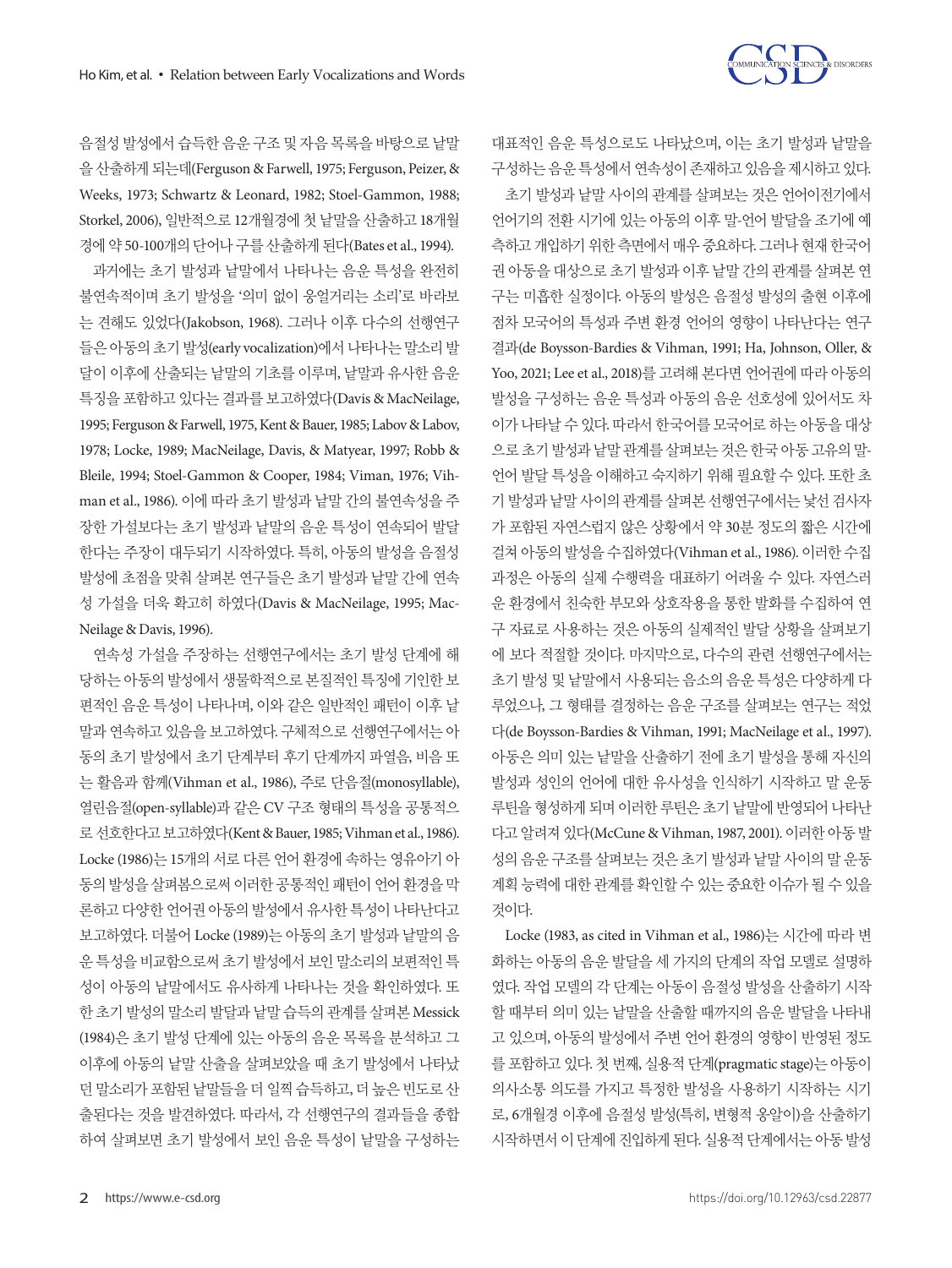

의 자음 목록이 보편적인 형태로 나타나는데, 이러한 보편성은 발 성기관의 생물학적 특징에 의해 기인한다. 두 번째, 인지적 단계 (cognitive stage)는 아동의 음절성 발성의 산출이 안정화되고, 아 동이 주변 언어 환경의 영향을 받으면서 몇몇의 낱말들을 성인 언 어에 기초한 형태로 저장하고 인출할 수 있게 된다. 하지만, 음운론 적 산출 패턴은 근본적으로 이전 시기와 달라지지 않는 특징을 보 인다. 마지막, 체계적 단계(systemic stage)는 약 50개의 낱말을 산출 하기 시작하는 18개월경부터 들어서게 된다. 이 시기가 되어서야 아동 발성의 음운 특성이 주변 언어 환경의 음운론적 특징에 현저 히 영향을 받기 시작하며, 이에 따라 성인의 언어와 유사한 음운론 적 패턴이 나타난다. Locke (1983, as cited in Vihman et al., 1986) 는 초기 음운론의 모델을 아동 발성의 보편적인 특성이 관찰되는 실용적, 인지적 단계와 주변 언어 환경의 영향을 현저히 받기 시작 함으로써 고유한 언어적 특색을 보이기 시작하는 체계적 단계로 분류하여 아동의 음운 발달을 바라보고자 하였다. 이러한 분류는 주변 언어 환경에 점차 영향을 받으면서 발달되는 아동의 음운 체 계를 이해하고 초기 발성과 이후 낱말 간의 관계를 살펴보기에 보 다 적절할 수 있다. 이를 바탕으로 본 연구에서는 연구 시점을 1) 아 동의발성에서음절성발성이본격적으로출현하는초기발성시기 (6-8개월), 2) 아동 발성에서 주변 언어 환경의 영향이 점차 나타나 고 몇 개의 낱말이 산출되지만 음운론적 산출 패턴은 이전 시기와 변함이 없는 과도기로서의 초기 발성 시기(12-14개월), 3) 아동 발 성에서 본격적으로 주변 언어 환경의 영향이 현저하게 반영되어 성 인 언어 형태와 유사한 음운론적 산출 패턴을 보이며 약 50개의 낱 말을 산출하기 시작하는 낱말 시기(18-20개월)로 구분하였다. 그리 고 구분된 세 시점을 토대로 언어 환경 분석기(Language ENvironmental Analysis, LENA)를 사용하여 자연스러운 상황에서 하루 동안 수집한 아동의 발성을 분석하여 아동의 초기 발성과 낱말의 음운 특성을 다음과 같이 살펴보고자 한다. 첫째, 아동의 초기 발 성과 낱말에서 나타나는 자음 목록을 비교해 발성 및 낱말을 구성 하는 자음 특성 및 목록 간의 관계를 살펴보고자 한다. 둘째, 아동 의 초기 발성과 낱말에서 나타나는 음운 구조 목록을 비교함으로 써 발성 및 낱말을 구성하는 음운 구조의 특성 및 목록 간의 관계 를 살펴보고자 한다. 마지막으로 18-20개월의 말-언어 발달과 6-8 개월, 12-14개월의초기 발성간의 관계를살펴보기위해 18-20개월 의 말-언어 능력의 대표적 측정치인 자음 목록 수와 서로 다른 낱말 수를기준으로이 두 지표를 예측할 수 있는 초기 발성의 음운 특성 (음절성 발성 비율, 자음 목록 수, 음운 구조 목록 수)이 무엇인지 살 펴보고자한다.

## 연구방법

#### 연구대상

본 연구는 한국어를 모국어로 하는 일반 아동 14명(남 7명, 여 7 명)을 대상으로 하여 6-8개월부터 18-20개월까지 6개월 간격으로 3회에 걸쳐 발성 자료를 수집하였다. 대상자는 부모 면담 시 출생 전-중-후 특이사항이 없고, 발달상의 문제가 없으며, 신생아 청력검 사에서 모두 정상 수준으로 보고된 아동이었다. 또한 1) 연구 참여 시기(6-8개월)부터 연구 종료시기(18-20개월)까지 영유아 언어발 달 검사(SELSI; Kim, Kim, Yoon, & Kim, 2003) 결과, 수용 및 표현 언어발달에서 –1 SD 이상, 2) 18-20개월경 실시하는 한국판 맥아 더-베이츠 의사소통 발달-유아용 평가(K M-B CDI; Pae & Kwak, 2011) 결과, 표현 어휘 영역에서 10%ile 이상으로 정상 범주에 속하 였다.

#### 자료수집

본 연구의 모든 자료수집 절차는 한림대학교 생명윤리위원회의 승인을 받아 진행하였다(IRB 승인번호: HIRB-2020-060). 자료수 집을 위해 연구자는 생후 6-8개월부터 18-20개월까지 6개월 간격 으로 아동의 가정에 방문하여 부모 면담 및 언어평가를 실시하고 아동의 발성 자료를 수집하였다. 부모 면담은 임신 및 출산 시 특이 사항과 출산 후 아동의 건강상의 문제 유무, 수술력, 과거 혹은 현 재 중이염의 유무, 중이염의 빈도 및 지속 기간, 청력 수준 등을 살 펴보기 위해 사전에 준비한 면담지를 통해 진행하였으며, 아동의 현재 언어 발달 수준을 살펴보기 위해 부모 보고를 통한 간접평가 를 실시하였다. 이후 발성 자료는 자연스러운 일상생활에서 아동의 발성을 수집하기 위해 매 방문마다 LENA 녹음기와 녹음기를 부착 시킬 수 있는 아동용 조끼를 부모에게 제공하였으며, 사용 방법에 대해 충분히 설명을 하였다. 발성 수집을 위해 사용된 LENA는 소 형 녹음기이며, 이 기기를 통해 아동이 자연스러운 상황에서 산출 하는 발성을 하루 동안(약 16시간) 녹음할 수 있었다. 녹음은 방문 기준으로 2주 내에 하루를 정해 아동이 아침에 깨어난 시점부터 잠 이 들 때까지 최소 12시간 이상 연속적으로 발성을 수집할 수 있도 록 요청하였다. 또한 발성 수집 후에는 별도의 익명화 절차를 적용 하여아동의정보를암호화하였다.

#### 자료분석

본 연구는 LENA를 이용하여 가정에서 수집된 약 12시간 이상 의 발성 자료 중 일부를 선정하여 분석에 사용하였다. 분석에 사용 된 발성 자료는 자동 분석 프로그램인 LENA pro (LENA Research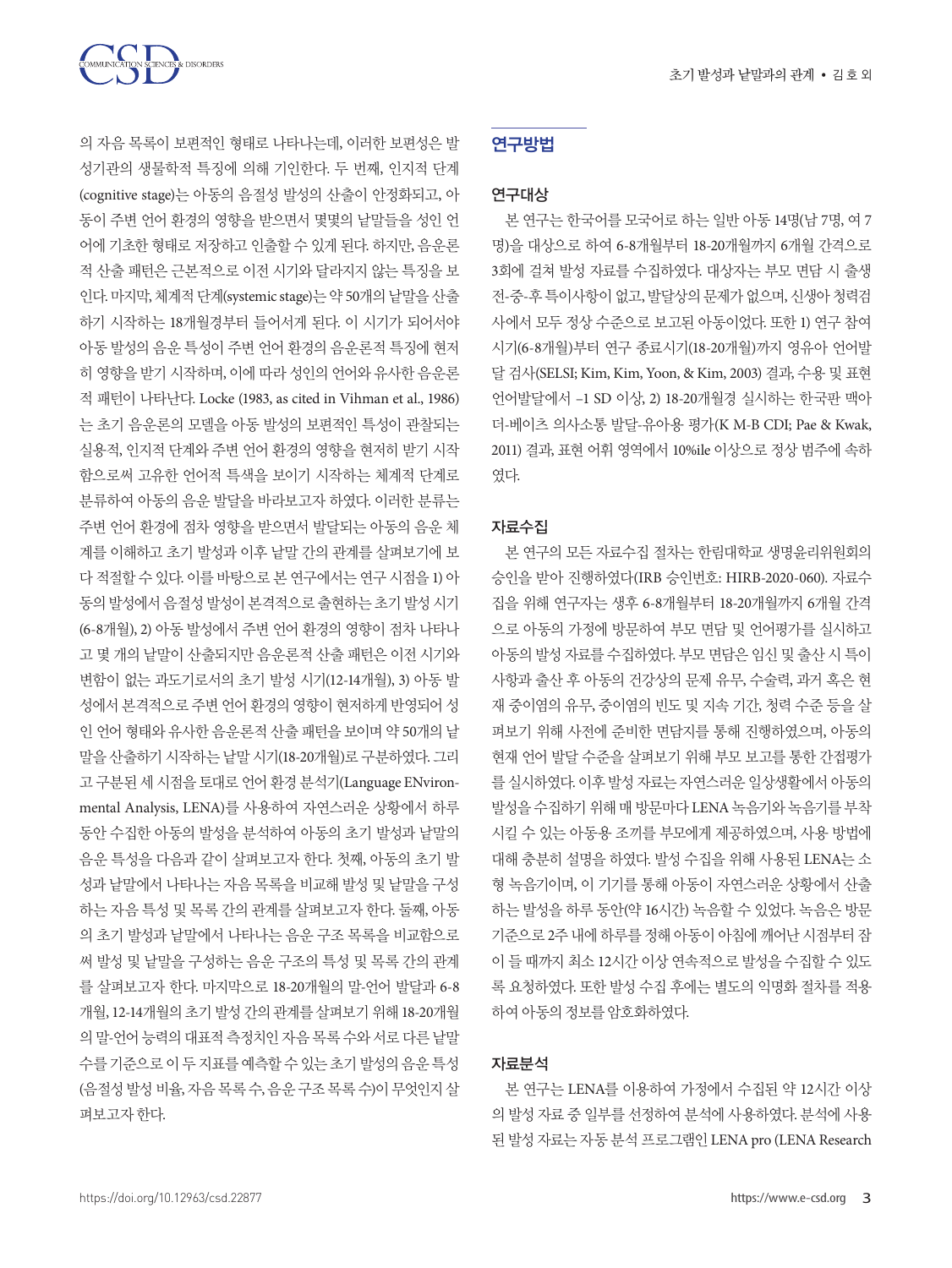

Foundation)를 이용하여 약 12시간 이상 녹음된 발성 자료를 5분 단위로 구분하고, 아동의 발성 산출 빈도에 따라 분류한 상위 20개 (총 100분)의 자료로 선정하였다. 발성 자료는 먼저 발성 유형, 발성 전사를 위해 Action Analysis Coding and Training (AACT; Delgado, Buder, & Oller, 2010) 프로그램을사용하여분석하였다. AACT 는 아동의 초기 발성 연구를 목적으로 개발된 프로그램으로 아동 의 발성을 듣고 원하는 측정치에 대한 코딩과 전사가 실시간으로 가능하여 발성 분석에 효율적이다. AACT를 이용한 발성 분석을 위해 연구자는 약 20시간 이상 듣기 훈련 및 분석 훈련을 받았으며, 암맹 분석을 위해 분석자에게 대상자의 정보(성별, 월령)는 제공되 지않았다.

발성 분석 시, 아동의 발성을 호흡 단위(발화)로 구분하였으며, 호흡의경계가모호한경우에는발성사이의묵음구간이 2초이상 지속될 경우 혹은 발성 사이의 아동의 발성이 아닌 외부 소리(소음, 성인 발성, 다른 아동의 발성 등)가 포함된 경우 다른 하나의 발성으 로 구분하였다(Nathani et al., 2006; Stoel-Gammon, 1989). 또한 아동의 발성에서 1) 아동의 발성과 외부 소리(소음, 부모 발성 등)가 중첩되어 정확한 판단이 어려울 경우, 2) 트림, 딸꾹질 등과 같은 생 리적으로 발생하는 소리, 3) 울음 또는 웃음 소리의 경우에는 분석 에서 제외하였다.

아동의초기발성및낱말에서산출된자음목록은 SynKD 1.5.2 (일명 깜짝새) 프로그램을 이용하여 분석하였다. 깜짝새는 한글 말 뭉치를 분석하기 위해 개발된 프로그램으로 전사 자료를 어절, 음 절, 자소 단위로 분류할 수 있다. 본 연구에서는 음절성 발성 및 낱 말을 음성 전사한 자료를 깜짝새 프로그램에 입력한 후 자소 단위 로구분하여발성에포함된자음을추출하였다.

본 연구는 6-8개월, 12-14개월 아동의 초기 발성과 18-20개월 아 동의 낱말에서 음운 특성을 살펴보기 위해 18-20개월 시점에서는 아동의 발성을 초기 발성과 낱말로 구분하였다. 12-14개월 아동의 경우에도 월령을 고려하면 아동의 발성 중 몇몇의 낱말이 포함될 수 있으나, 그 수가 적고 음운론적 산출 패턴이 이전 초기 발성 시기 와 유사하기 때문에(Locke, 1983, as cited in Vihman et al., 1986), 초기 발성과 낱말의 구분이 어려울 수 있다. 따라서 본 연구에서는 12-14개월 아동의 발성은 초기 발성과 낱말로 구분하지 않고 모두 초기발성으로간주하였다.

#### 발성 유형

6-8개월, 12-14개월 아동의 초기 발성은 Oller (2000), Ha (2017) 그리고 Ha와 Oller (2019)가 제시한 조작적 정의를 참고하여 발성 내에 자음과 모음이 결합된 기본 음절 또는 활음의 유무를 기준으 로 전음절성 발성과 음절성 발성으로 분류하였다. 한 호흡(발화)에 전음절성 발성과 음절성 발성이 동시에 출현한 경우에는 보다 높은 산출 단계로 알려져 있는 음절성 발성으로 간주하여 분석하였다. 또한 18-20개월 아동의 발성 중 낱말로 지각되는 경우에는 '낱말' 유형으로도 따로 분리하여 살펴보았다. 음절성 발성이 전체 발성에 서 차지하는비율을살펴보기위해 (음절성발성수/전체발성수)\*100 으로 계산하여 음절성 발성 비율을 구했다. 발성 유형 중 음절성 발 성 및 낱말로 입력된 값은 음성 전사를 하였으며, 음성 전사는 5번 을 듣고도 정확하게 전사할 수 없을 경우에는 전사 자료에서 제외 하였다. 본 연구에서 제시한 발성 유형의 조작적 정의는 다음과 같다.

## 전음절성발성

자음 또는 활음과 모음이 결합된 기본 음절을 포함하고 있지 않 은 발성이다. 또한 기본 음절을 구성하는 완전 공명핵과 자음과 같 은 소리가 존재하지만 그 사이의 포먼트 전이구간이 120 ms 이상 의경우를포함한다(Oller, 2000).

#### 음절성발성

자음 또는 활음과 모음이 결합된 기본 음절을 포함하고 있는 발 성이다. 기본 음절은 완전 공명핵과 상후두 조음기제(혀, 턱, 입 등) 의 움직임으로 산출되는 자음과 같은 소리, 자음과 모음 사이 120 ms 미만의 짧은 포먼트 전이구간을 포함한 것으로 정의한다(Oller, 2000). 활음은 한국어권에서 하나의 자음으로 구분하지 않지만 활 음 산출 시 상후두 조음기제의 움직임이 포함되어 자음과 유사한 조음 특성이 나타나기 때문에 활음이 포함된 발성을 음절성 발성 으로 구분하였다(Ha & Oller, 2019). 성문음 [ㅎ]은 한국어 자음 목 록에포함되지만성문음이아동의발성에서독립적으로산출될때 에는 호흡 소리와 유사하여 명확한 판단에 어려움이 있기 때문에 발성에서 다른 자음 없이 홀로 산출될 때에는 전음절성 발성으로 분류하였다. 더불어 본 연구에서는 소곤거리는 발성(whispered vocalizations)도 음절성 발성에 포함시켰다. 소곤거리는 발성은 Oller (2000)에 따르면 완전 공명핵이 존재하지 않아 전음절성 발성으로 구분할 수 있으나, 완전 공명핵을 포함하는 발성보다 더 많은 노력 을 요구할 수 있다. 소곤거리는 발성은 성문 위에서 기류의 마찰에 의해 생성되는 난류성 소음으로 인해 발생하며, 이를 산출하기 위 해서는 보다 정교한 운동 제어가 필요하다(Tsunoda, Niimi, & Hirose, 1994; Tsunoda, Ohta, Niimi, Soda, & Hirose, 1997). Nathani 등 (2006)도 소곤거리는 발성을 기본 음절성 발성 단계(basic canonical syllables level)에 포함시키면서 소곤거리는 발성의 출현이 음절 성 발성이 출현하는 시기와 유사하다고 보고하였다. 따라서 본 연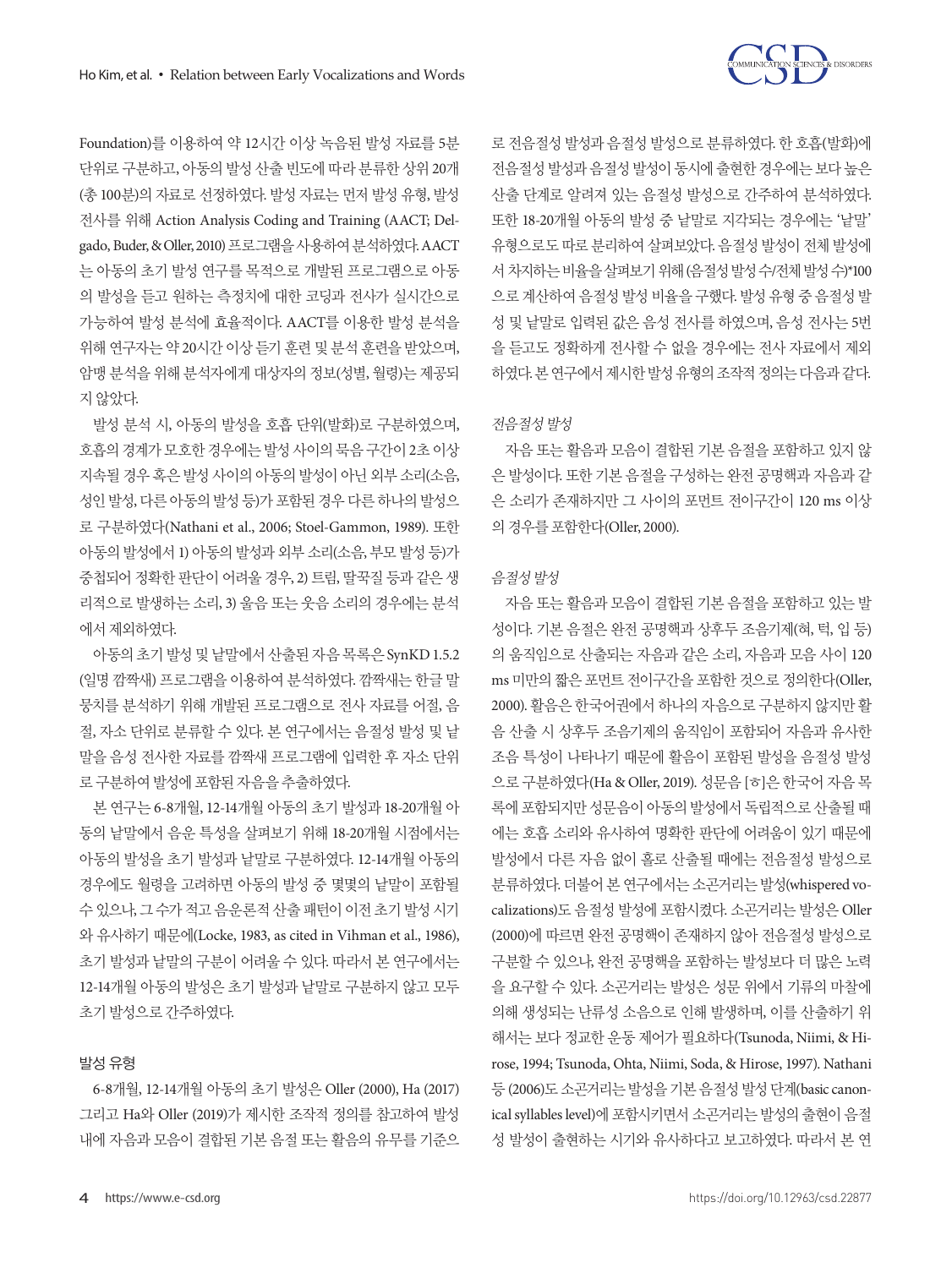

구에서도소곤거리는발성을음절성발성으로구분하였다.

#### 낱말

낱말 지각은 Vihman과 McCune (1994)이 제시한 절차를 일부 참고하여 진행하였다. 낱말은 성인이 산출하는 낱말과 음성학적으 로 유사하고 진행 중인 맥락과 잠재적으로 관련이 있는 것으로 보 이는 발성을 선택하였으며, 동물소리(예: 멍멍) 또는 자동차 소리 (예: 붕)등과 같은 의성어 또는 의태어도 포함하였다. 또한 맥락 내 에서 아동이 성인의 말을 모방하거나, 아동의 말을 성인이 한 낱말 로재구성하는것도낱말로취급하였다.

본 연구에서는 아동의 상호작용 대상자의 반응을 토대로 주요 맥락을 파악하였고, 맥락 전-후로 산출된 아동의 발성을 바탕으로 하여 낱말의 형태로 인지되는 것을 '낱말'로 분류하였다. 또한 18개 월 이후부터 아동은 문법형태소가 포함된 낱말 조합의 형태가 보 일 수 있으므로 '낱말'의 분류는 낱말 단위보다 어절 단위로 구분 하였다(Pi & Ha, 2017; Yoon, Kim, & Kim, 2013).

낱말에서 표현 어휘 수에 대한 정보는 서로 다른 낱말 수로 살펴 보았으며, 서로 다른 낱말 수는 전사된 자료를 토대로 한국어 발화 분석기(Korean Language Analysis, http://kla.hallym.ac.kr/) 프로 그램을이용하여분석하였다.

## 자음 목록

자음 목록은 아동이 산출한 모든 음절성 발성 및 낱말에서 산출 된 진 자음(true consonant)을 바탕으로 분석하였다. 자음 목록은 초성과 종성으로 구분하였으며, 종성의 경우 종성 소리의 실현이 모호한 경우에는 제외하였다. 예를 들어, 연속된 발성에서 종성의 유무에 따라 음성적으로 지각하는 데 변화가 거의 없는 경우가 대 표적으로 포함된다(예: [압빠] / [아빠], [앋타] / [아타], [악까] / [아 까] 등). 자음 목록으로 선택되는 자음은 아동의 음절성 발성 및 낱 말에서 안정적으로 산출하는 것을 고려하여 3번 이상 산출된 자음 을 목록에 포함하였다(Chapman, 1991; Salas-Provance, Kuehn, & Marsh, 2003; Stoel-Gammon, 1985).

## 음운 구조 목록

음운 구조는 아동이 산출한 모든 음절성 발성 및 낱말을 바탕으 로 분석하였다(V: 모음, C: 자음, G: 활음). 본 연구에서 음운 구조는 음성학적으로 지각되는 형태를 기준으로 하였다. 이는 특히 아동 의 발성에서 연쇄 자음 산출 시 하나의 연속적인 조음 동작이 하나 의 소리로 실현되는 경우가 대표적이다(예: [음마], [안나] 등). 음운 구조 목록은 안정적인 사용을 고려해 3회 이상 산출된 음운 구조

#### 만을목록으로포함하였다.

## 신뢰도

본 연구의 전체 자료 중 10%를 임의로 선정하여 분석자 내, 분석 자 간 신뢰도를 구하였다. 분석자 내 신뢰도는 선정한 자료를 분석 한 지 2개월이 지난 후에 다시 분석하여 구하였고, 분석자 간 신뢰 도는 저자의 분석 결과와 아동의 발성 분석을 위해 듣기 및 분석 훈 련을 20시간 이상 받은 언어병리학 전공 대학원생 1명이 분석한 결 과를 토대로 구하였다. 발성 유형(전음절성 발성, 음절성 발성)에 대 한 신뢰도를 두 데이터 집합 간의 상관계수로 나타낸 결과, 분석자 내 신뢰도는 *r*=97.96, 분석자 간 신뢰도는 *r*=97.78로 나타났다. 또 한 음절성 발성 및 낱말을 전사한 자료에 대한 신뢰도를 음절 수 일 치율(음절 수가 일치한 발성 수/총 음절성 발성 수\*100), 음소 일치 율(일치한 음소 수/전체 음소 수\*100) 그리고 음운 구조 일치율(음 운 구조가 일치한 발성 수/총 음절성 발성 수\*100)로 나타낸 결과, 부석자 내 시뢰도는 각각 90.63%, 81.68%, 81.80%였으며, 분석자 간 신뢰도는 92.20%, 87.19%, 80.07%였다. 마지막으로 18-20개월 아동 의 음절성 발성 중 낱말로 지각되는 발성에 대한 일치도를 살펴보 기 위해 Cohen Kappa 계수를 산출한 결과, 분석자 내 일치도는 K=.997로 완벽한 일치도를, 분석자 간 일치도는 K=.752로 상당한 일치도를보였다.

## 통계분석

본 연구는 SPSS ver. 25.0 프로그램을 사용하여 분석 결과에 대 한 통계 처리를 하였다. 6-8개월 또는 12-14개월의 초기 발성의 음 절성 발성 비율, 자음 목록 수, 음운 구조 목록 수가 18-20개월의 낱 말의 자음 목록 수와 서로 다른 낱말 수를 예측할 수 있는 변인으 로서작용하는지살펴보기위해다중회귀분석(multiple regression analysis)을실시하였다.

# 연구결과

#### 초기 발성과 낱말 간 자음 목록의 특성

6-8개월, 12-14개월의 초기 발성과 18-20개월의 낱말에서 전체 자음에 대한 조음방법 및 조음위치별 산출 비율의 평균을 Figure 1 에 제시하였다. 조음방법 측면에서 살펴보면 6-8개월의 초기 발성 에서는 비음 산출률이 평균 66.46%, 파열음 산출률이 평균 30.83% 로 나타났으며 12-14개월의 초기 발성에서는 비음 산출률이 평균 44.93%, 파열음 산출률이 평균 51.56%로 나타났다. 18개월의 낱말 에서는 비음 산출률이 평균 54.23%, 파열음 산출률이 평균 41.16%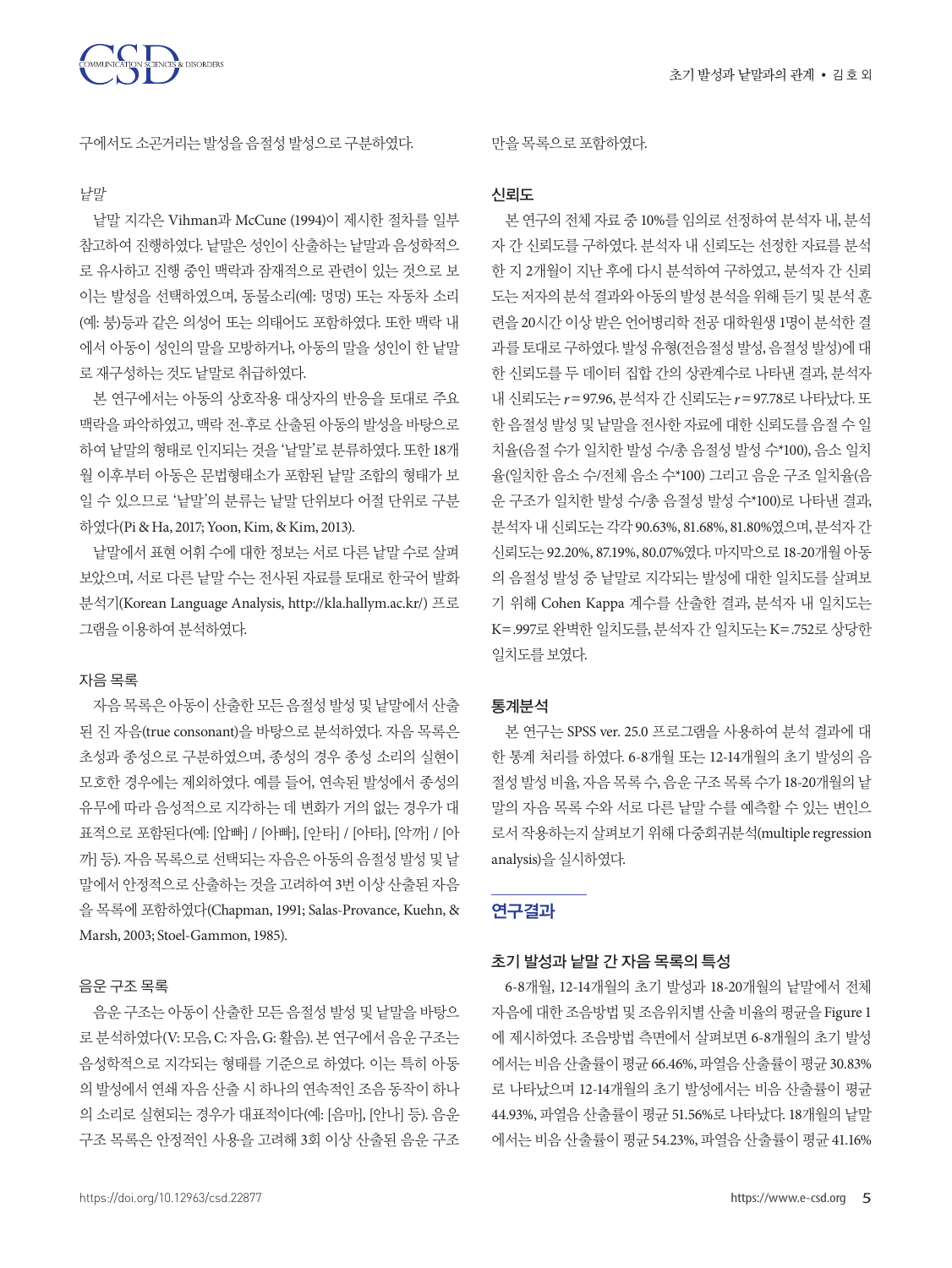



**Figure 1.** The percentage of consonant of all position by manner and place of articulation. V1= early vocalization at 6-8 months; V2= early vocalization at 12-14 months; W= word at 18-20 months.

**Table 1.** Phones in consonant inventories of 75% of subjects

|         | 6-8 months<br>(Early vocalization) | 12-14 months<br>(Early vocalization)                   | 18-20 months<br>(Word) |
|---------|------------------------------------|--------------------------------------------------------|------------------------|
| Initial | m, n                               | m, n, p, $p^*$ , t, t <sup>*</sup> , k, k <sup>*</sup> | m, n, p*, t, t*, k, k* |
| Final   | m, n                               | m, n, n, k                                             | m, n, n                |

Boldface indicates identical consonant which were produced in the previous stage.

로 나타났다. 유음, 마찰음, 파찰음은 초기 발성과 낱말 모두에서 평균 3% 이하로 낮은 산출 비율을 보였다. 조음위치 측면에서는 6-8개월의 초기 발성에서 양순음 산출률이 평균 51.20%, 치조음 산출률이 평균 23.38%, 연구개음 산출률이 평균 24.12%로 나타났 고, 12-14개월의 초기 발성에서는 양순음 산출률이 평균 34.41%로, 치조음 산출률이 평균 36.80%로, 연구개음 산출률이 평균 27.10% 로 나타났다. 18개월의 낱말에서는 양순음 산출률이 평균 57.42% 로, 치조음 산출률이 평균 24.63%, 연구개음 산출률이 평균 14.56% 로 나타났다. 경구개음과 성문음은 평균 3% 이하의 낮은 산출 비 율을보였다.

6-8개월, 12-14개월의 초기 발성과 18-20개월의 낱말에서 75% 이상의 아동에게서 나타난 자음 목록을 초성과 종성으로 구분한 Table 1을 살펴보면, 초성 위치의 경우 아동은 6-8개월의 초기 발성 에서부터 /ㅁ/, /ㄴ/와 같은 비음을 산출하기 시작하였고 12-14개월 의 초기 발성과 18-20개월의 낱말로도 지속되었다. 파열음은 12-14 개월에서부터 75% 이상의 아동들에게서 사용되었고 양순, 치조, 연구개 위치에서 평음과 경음의 수준으로 산출되었으나 /ㅍ/, /ㅌ/, /ㅋ/와 같은 격음 수준의 파열음 산출에는 제한을 보였다. 낱말을 구성하는 파열음 유형의 자음 목록은 12-14개월의 초기 발성에서 나타났던 자음 목록 중 /ㅂ/를 제외하고 모두 포함되었다. 유음, 마

찰음, 파찰음 유형의 자음은 초기 발성과 낱말 모두에서 주된 자음 목록에 포함되지 않았다. 종성 위치의 경우, 6-8개월의 초기 발성에 서 /ㅁ/, /ㅇ/과 같은 비음이 먼저 출현하였고 12-14개월에는 추가적 으로 치조 비음 /ㄴ/과 연구개 파열음 /ㄱ/이 목록에 포함되었다. 18-20개월의 낱말에서는 비음 /ㅁ/, /ㄴ/, /ㅇ/이 종성의 주된 자음 목록으로포함되었다.

## 초기 발성과 낱말 간 음운 구조 목록의 특성

음운 구조 목록은 음소 수가 정해져 있는 자음 목록과 달리 아 동이 산출한 발화에 따라 다양한 유형으로 나타날 수 있다. 이에 따라 음운 구조 유형의 다양성을 고려해 아동이 보편적으로 산출 하는 경향을 전체 아동의 50% 이상의 아동에게서 나타나는 것으 로 간주하였다. 6-8개월, 12-14개월의 초기 발성과 18개월 집단의 낱말에서 50% 이상의 아동에게서 나타난 음운 구조 목록을 빈도 순으로 정리한 결과는 Table 2에 제시하였다. 6-8개월의 초기 발성 에서 VCV, VC, CV, VGV 구조가 나타났으며, 12-14개월의 초기 발 성에서는 6-8개월의 초기 발성에서 나타난 음운 구조 목록과 더불 어 CVC, VCVC, CVCV, CVCVCV, VCVCV 등과 같이 더욱 복잡 하고 긴 유형의 음운 구조가 추가적으로 포함되었다. 18-20개월의 낱말에서는 VCV, CVCV, CV, VCVCV, CVC, VGV 구조가 포함되 었다. 초기 발성과 낱말의 음운 구조 목록을 비교하여 살펴보면 18-20개월의 낱말에서 보이는 음운 구조 목록은 초기 발성에서부 터 나타난 것이었다. 특히 VCV, CV 구조의 발성 형태는 6-8개월의 초기 발성에서부터 시작되어 18-20개월의 낱말에서도 상위 3위권 내에 포함되었다. 그 중 VCV 구조의 경우 음운 구조 목록이 상대적 으로 제한적인 6-8개월에서도 모든 아동에게서 산출되었다. VGV 구조도 6-8개월의 초기 발성에서부터 산출되었으며 12-14개월의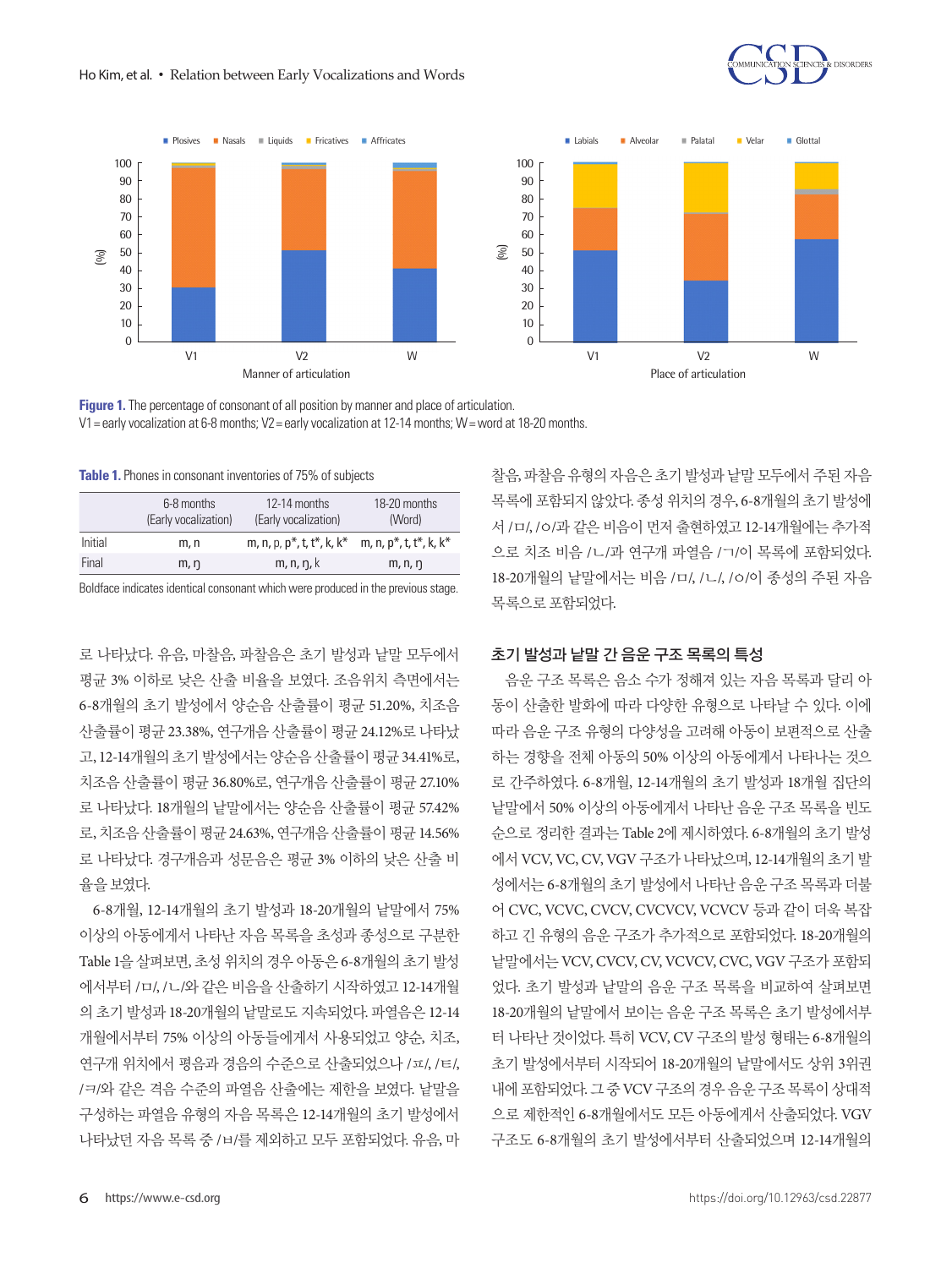

초기 발성, 18-20개월의 낱말에서도 지속적으로 나타났다. CVC, CVCV, VCVCV 구조는 12-14개월의 초기 발성의 음운 구조 목록 중상위 8개의목록내에해당하였다.

## 낱말 예측 요인으로서 초기 발성의 음운 특성

아동별 6-8개월, 12-14개월의 초기 발성에서 나타난 음절성 발성

| Ranking       | 12-14 months<br>6-8 months<br>(Early vocalization)<br>(Early vocalization) |                     | 18-20 months<br>(Word) |
|---------------|----------------------------------------------------------------------------|---------------------|------------------------|
| 1             | VCV (100%)                                                                 | VCV (100%)          | VCV (100%)             |
| $\mathcal{P}$ | VC (93%)                                                                   | CV (100%)           | CVCV (93%)             |
| 3             | CV (79%)                                                                   | VC (93%)            | CV (79%)               |
| 4             | VGV (50%)                                                                  | CVCV (93%)          | <b>VCVCV (64%)</b>     |
| 5             |                                                                            | <b>CVCVCV (93%)</b> | CVC (57%)              |
| 6             |                                                                            | <b>VCCV (79%)</b>   | VGV (50%)              |
| 7             |                                                                            | <b>VCVCV (79%)</b>  |                        |
| 8             |                                                                            | CVC (79%)           |                        |
| 9             |                                                                            | VGV (71%)           |                        |
| 10            |                                                                            | GV (71%)            |                        |
| 11            |                                                                            | VCVV (64%)          |                        |
| 12            |                                                                            | <b>VCVC (57%)</b>   |                        |
| 13            |                                                                            | CVV (57%)           |                        |

Utterance structure inventory (percentage of subjects).

Boldface indicates identical utterance structures which were produced in the previous stage.

 $C = constant$ ;  $G =$  glide;  $V =$  vowel.

비율(Canonical vocalization ratio, CVR), 자음 목록 수(전체 위치), 음운 구조 목록 수와 18-20개월의 낱말의 자음 목록 수, 서로 다른 낱말수를나타낸기술통계결과는 Table 3에제시하였다.

Table 3을 살펴보면, 6-8개월의 초기 발성에서는 음절성 발성 비 율이 평균 14.83%, 자음 목록 수가 평균 6개, 음운 구조 목록 수가 평균 6.07개로 나타났다. 이와 비교해 12-14개월의 초기 발성에서는 음절성 발성 비율이 평균 38.33%, 자음 목록 수가 평균 12.14개, 음 운 구조 목록 수가 평균 15.50개로 나타나 6-8개월의 초기 발성보다 모든 음운 특성이 양적으로 크게 증가하는 경향을 보였다. 18-20개 월의 낱말에서 나타난 자음 목록 수는 평균 10.85개, 서로 다른 낱 말 수는 평균 31.14개로 나타났다. 이를 토대로 본 연구는 18-20개 월의 말-언어 발달과 6-8개월, 12-14개월의 초기 발성 간의 관계를 살펴보기 위해 초기 발성의 음운 특성 중 18-20개월의 낱말의 자음 목록과 서로 다른 낱말 수를 예측하는 변인이 무엇인지 살펴보기 위해다중회귀분석(multiple regression analysis)을실시하였다.

먼저, 6-8개월, 12-14개월의 초기 발성에서 나타난 각 음운 특성 (음절성 발성 비율, 자음 목록 수, 음운 구조 목록 수)이 18-20개월 의 낱말의 자음 목록 수를 예측할 수 있는 변인으로 작용하는지 살 펴보기 위해 단계별 방식의 다중회귀분석(multiple regression analysis)을 실시한 결과(Table 4), 독립변수 중 6-8개월의 초기 발성의 음절성 발성 비율, 12-14개월의 초기 발성의 자음 목록 수가 18-20 개월의 낱말의 자음 목록 수를 62.7%로 설명하는 것으로 나타났으

| Table 3. Descriptive statistics of the number of consonant inventories, the number of different words in word and predictive variables of early vocalization |  |  |
|--------------------------------------------------------------------------------------------------------------------------------------------------------------|--|--|
|--------------------------------------------------------------------------------------------------------------------------------------------------------------|--|--|

|           | 6-8 months (Early vocalization) |                                 |                                           |        | 12-14 months (Early vocalization) | 18-20 months (Word)                       |                                 |                           |
|-----------|---------------------------------|---------------------------------|-------------------------------------------|--------|-----------------------------------|-------------------------------------------|---------------------------------|---------------------------|
| Subject   | CVR(%)                          | No. of consonant<br>inventories | No. of utterance<br>structure inventories | CVR(%) | No. of consonant<br>inventories   | No. of utterance<br>structure inventories | No. of consonant<br>inventories | No. of different<br>words |
| Α         | 5.47                            | 6                               | 3                                         | 35.53  | 11                                | 18                                        | 8                               | 21                        |
| B         | 17.53                           | 8                               | 7                                         | 21.03  | 11                                | 11                                        | 6                               | 13                        |
| С         | 24.28                           | 8                               | 9                                         | 35.63  | 12                                | 17                                        | 13                              | 21                        |
| D         | 22.94                           | 8                               | 9                                         | 28.57  | 10                                | 13                                        | 9                               | 9                         |
| E         | 5.42                            | 6                               | 5                                         | 53.95  | 13                                | 19                                        | 10                              | 25                        |
| F         | 17.97                           | 7                               | 8                                         | 44.84  | 15                                | 25                                        | 14                              | 22                        |
| G         | 37.11                           | 6                               | 16                                        | 37.89  | 13                                | 16                                        | 16                              | 102                       |
| H         | 7.23                            | 4                               | 3                                         | 20.66  | 13                                | 11                                        | 9                               | 18                        |
|           | 15.61                           | 4                               | 5                                         | 45.06  | 13                                | 11                                        | 16                              | 73                        |
| J         | 20.85                           | 10                              | 6                                         | 46.04  | 14                                | 12                                        | 18                              | 59                        |
| К         | 11.50                           | 5                               | 5                                         | 53.54  | 13                                | 18                                        | 9                               | 12                        |
|           | 8.30                            | 4                               | 3                                         | 50.07  | 13                                | 19                                        | 9                               | 28                        |
| M         | 7.44                            | 4                               | 4                                         | 52.32  | 9                                 | 21                                        | 4                               | 9                         |
| N         | 6.09                            | 4                               | $\overline{2}$                            | 11.60  | 10                                | 6                                         | 11                              | 24                        |
| Mean      | 14.83                           | 6                               | 6.07                                      | 38.33  | 12.14                             | 15.50                                     | 10.85                           | 31.14                     |
| <b>SD</b> | 9.29                            | 1.96                            | 3.64                                      | 13.56  | 1.70                              | 5.03                                      | 4.03                            | 27.43                     |

CVR= canonical vocalization ratio.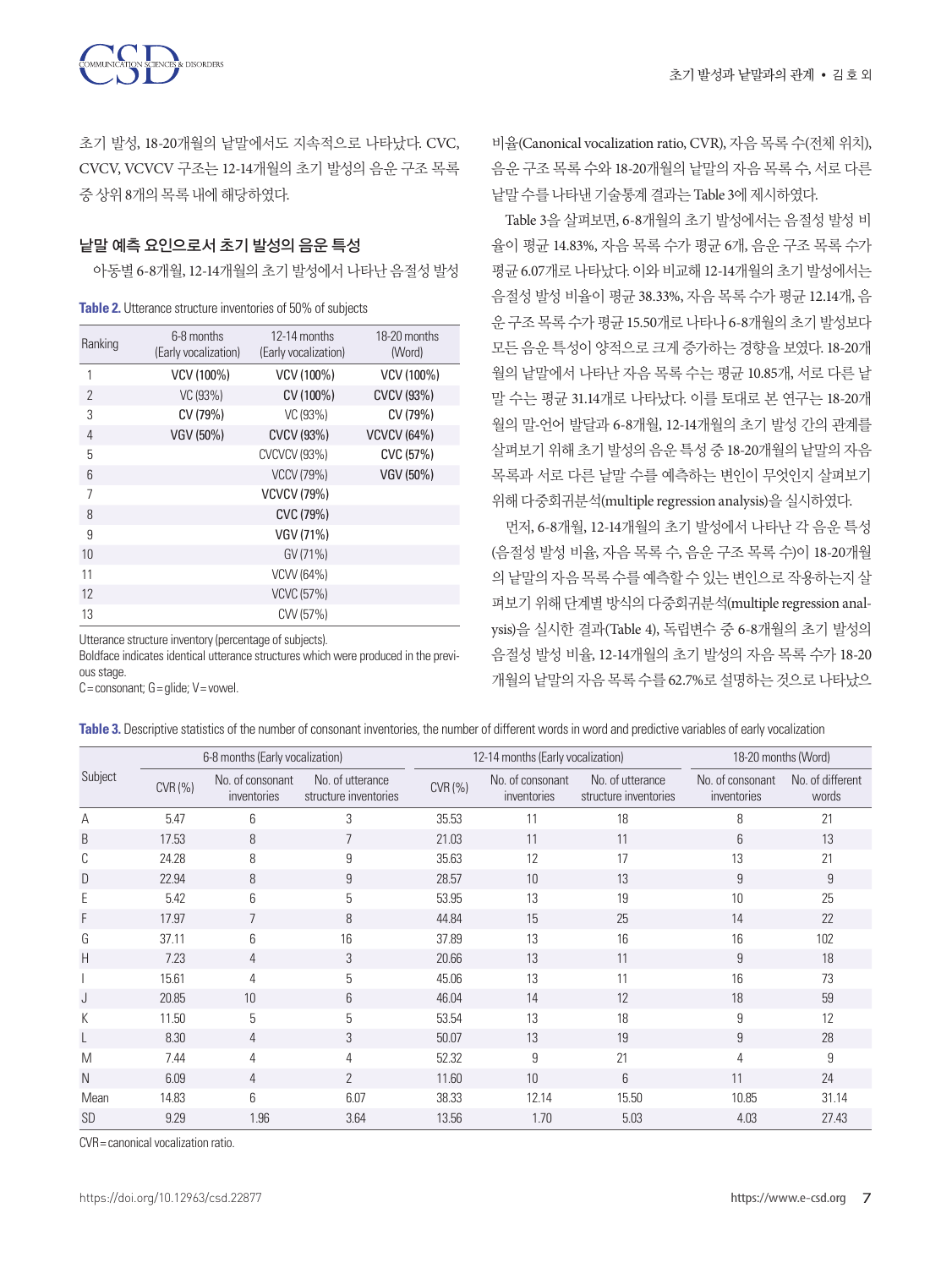

**Table 4.** Multiple regression analysis of the number of consonant inventories, the number of different words in word and predictive variables of early vocalization

| Dependent variable                                                 | Independent variable                                                    |      | $R^2$ |           | B        |      |          | р    |
|--------------------------------------------------------------------|-------------------------------------------------------------------------|------|-------|-----------|----------|------|----------|------|
| No. of consonant inventories (Constant)<br>in word at 18-20 months |                                                                         | .792 | .627  | $9.250**$ | $-8.129$ |      | $-1.521$ | .157 |
|                                                                    | No. of consonant inventories in early vocal-<br>ization at 12-14 months |      |       |           | .328     | .560 | 2.961    | .013 |
|                                                                    | CVR (%) in early vocalization at 6-8 months                             |      |       |           | .193     | .444 | 2.348    | .039 |
| No. of different words in                                          | (Constant)                                                              | .600 | .360  | $6.738*$  | 4.889    |      | .414     | .686 |
| word at 18-20 months.                                              | CVR (%) in early vocalization at 6-8 months                             |      |       |           | .769     | .600 | 2.596    | .023 |

\**p* < .05, \*\**p* < .01.

며(*R*<sup>2</sup> =.627), 이에 대한 회귀 모형 적합성은 통계적으로 유의미하 였다(*F*=9.250, *p*<.01). 또한 독립변인들 간의 다중공선성 진단을 위해 Durbin-Watson 지수, 공차, 분산팽창계수(VIF)를살펴본결 과, 회귀 모형의 Durbin-Watson 지수는 1.800이었으며, 6-8개월의 음절성 발성 비율과 12-14개월의 자음 목록 수에서 공차가 .946, VIF가 1.057로 자기상관 없이 독립적이었다. 상대적 기여도는 12-14 개월의 초기 발성의 자음 목록 수(*β*=.560, *t*=2.961, *p*<.05)가 6-8 개월의초기발성의음절성발성비율(*β*=.444, *t*=2.348, *p*<.05)보 다 높은 기여를 보였다. 본 결과를 통한 회귀 계수 식은 "y=-8.129 +1.328\*(12-14개월의 초기 발성의 자음 목록 수)+0.193\*(6-8개월의 초기 발성의 음절성 발성 비율)"과 같으며, 이는 12-14개월의 초기 발성의 자음 목록 수가 1개, 6-8개월의 초기 발성의 음절성 발성 비 율이 1% 증가하면 18-20개월의 낱말의 자음 목록 수는 각각 1.328 개, 0.193개증가한다는것을의미한다.

다음으로 6-8개월, 12-14개월의 초기 발성에서 나타난 각 음운 특성(음절성 발성 비율, 자음 목록 수, 음운 구조 목록 수)이 18-20 개월의 서로 다른 낱말 수를 예측할 수 있는 변인으로 작용하는지 살펴보기 위해 단계별 방식의 다중회귀분석(multiple regression analysis)을 실시한 결과(Table 4), 독립변수 중 6-8개월의 초기 발성 의 음절성 발성 비율에서만 서로 다른 낱말 수의 36.0%를 설명하 는 것으로 나타났으며(*R*<sup>2</sup> =.360), 이에 대한 회귀 모형 적합성은 통 계적으로 유의미하였다(*F*=6.738, *p*<.05). 또한 독립변인들 간의 다중공선성 진단을 위해 Durbin-Watson 지수, 공차, 분산 팽창 계 수(VIF)를 살펴본 결과, 회귀 모형의 Durbin-Watson 지수는 1.767 이었으며, 6-8개월의 음절성 발성 비율에서 공차가 1.000 VIF가 1.000으로 자기상관 없이 독립적이었다. 본 결과를 통한 회귀 계수 식은 "y=4.889+1.769\*(6-8개월의 초기 발성의 음절성 발성 비율)" 과 같으며(*β*=.600, *t*=2.596, *p*<.05), 이는 6-8개월의 음절성 발성 비율이 1% 증가하면 18-20개월의 서로 다른 낱말 수가 1.769개 증 가한다는것을의미한다.

# 논의 및 결론

본 연구는 Locke (1983, as cited in Vihman et al., 1986)의 음운 발달 모델을 참조하여 연구시점을 6-8개월, 12-14개월, 18-20개월 의 세 개의 시점으로 구분하였다. 6-8개월, 12-14개월은 초기 발성 을, 18-20개월은 전체 발성에서 분리된 낱말을 바탕으로 음운 특성 을 살펴보았으며, 이를 토대로 시간이 지남에 따른 초기 발성의 음 운 특성 변화와 낱말과의 관계를 살펴보고자 하였다. 초기 발성은 자음또는활음이포함된음절성발성에초점을맞추어살펴보았으 며, 초기 발성에서 나타난 음운 특성과 낱말과의 관계를 살펴보기 위해 18-20개월의 경우 전체 발성 중 낱말을 분리하고 이를 비교 분 석하고자하였다.

먼저 6-8개월, 12-14개월의 초기 발성과 18-20개월의 낱말에서 나타난 전체 위치의 자음 산출 특성을 살펴본 결과, 조음방법측면 에서는 비음과 파열음이, 조음위치측면에서는 양순음, 치조음, 연 구개음이 초기 발성과 낱말 모두에서 전체 자음의 약 95% 이상을 차지하는 공통적인 특성으로 나타났다. 비음과 파열음, 양순음과 치조음 그리고 연구개음이 초기 발성과 낱말 간 공통적인 특성을 보이는 가운데, 초기 발성과 낱말의 자음 산출 특성에 특정한 변화 양상이 있어 이에 대해 세부적으로 살펴보았다. 그 결과, 6-8개월의 초기 발성에서는 비음이 평균 66.46%, 양순음이 평균 52.20%로 가 장 높은 산출률을 보였으나 이후 12-14개월의 초기 발성에서는 파 열음과 치조음의 산출이 증가해 파열음이 평균 51.56%, 치조음이 평균 36.80%로 가장 높은 산출률을 보였다. 그러나 18-20개월의 낱 말에서는 다시 비음이 평균 54.23%, 양순음이 평균 57.42%로 가장 높은 산출률을 보이면서 6-8개월의 초기 발성에서 나타난 자음 산 출 양상과 유사한 양상이 나타나는 것을 확인할 수 있었다. 이러한 결과는 낱말의 자음 특성이 초기 발성의 말소리 발달 순서에 맞는 후기 단계의 진보된 특성을 보이는 것이 아닌 초기 단계와 유사한 형태의 특성으로 나타난다는 결과를 제시한 MacNeilage 등(1997) 과 일관성을 보인다. 본 연구에서는 아동의 낱말에서 나타나는 음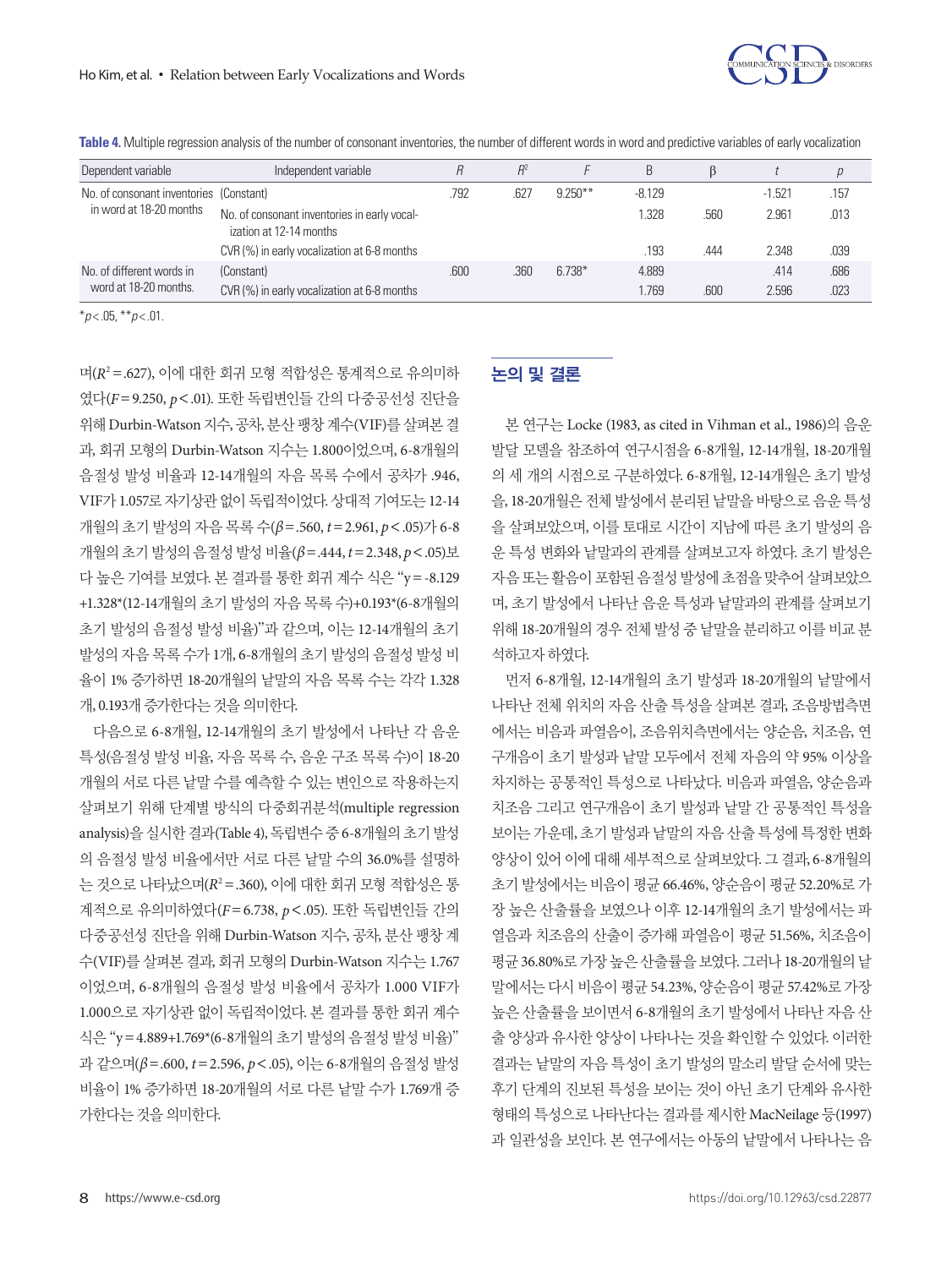COMMUNICATION SCIENCES & DISORDERS

운-음성학적 회귀성을 발음의 용이성과 관련지어 해석해 보고자 한다. 비음은 파열음과 같이 구강 내에 높은 압력을 필요로 하지 않 는 말소리이며, 양순음은 혀의 세분화된 조작 없이 하악의 움직임 만을 수반하여 발음할 수 있기 때문에(MacNeilage & Davis, 1990) 비교적 다른 자음 유형에 비해 산출하는데 용이할 수 있다. 따라서 낱말에서 보이는 자음 특성의 회귀는 아동이 초기 발성에서는 다 양한 소리를 탐색하고 산출하지만 낱말 산출 시에는 음절성 발성 의 초기 단계에서 습득하였던 쉬운 말소리 목록으로 재구성하여 산출을 시도하기 때문에 6-8개월의 초기 발성에서 나타났던 자음 특성의경향이보이는것으로사료된다.

6-8개월, 12-14개월의 초기 발성과 18-20개월의 낱말에서 75% 이상의 아동에게서 나타난 자음 목록을 살펴보면, 초기 발성의 이 른 시기부터 /ㅁ, ㄴ, ㅇ/과 같은 비음이 출현하였고 파열음의 산출 이 증가해 12-14개월에는 파열음의 평음과 경음이 추가적으로 목 록에 포함되었다. 18-20개월의 낱말의 자음 목록을 보면 초기 발성 에서 습득한 자음 목록으로만 구성되어 있었으며, 이는 초기 발성 에서 대부분의 아동들에게 사용된 공통적인 자음 목록이 낱말에 서 연속적으로 나타났음을 확인할 수 있다. 이러한 결과를 12, 18, 24개월 아동이 산출하는 낱말의 음운 특성을 살펴본 Jung, Pae와 Kim (2006)과 비교해보면, 선행연구에서는 전체 18개월의 아동 중 75% 이상의 아동이 낱말에서 /ㅁ, ㄴ, ㅇ, ㅂ, ㄷ, ㄸ, ㄱ, ㄲ/를 자음 목록에 포함하였다. 선행연구에서 제시한 18개월 아동의 낱말을 구성하는 자음 목록은 본 연구의 18-20개월의 낱말과 유사한 자음 목록을 보였을 뿐만 아니라 본 연구에서 나타난 12-14개월의 초기 발성에서 보였던 음소들로 구성되어 있는 것을 확인할 수 있었다. 이와 같은 결과를 종합적으로 살펴보면, 초기 발성에서 나타난 공 통적인 특성이 낱말로 이어지는 양상을 보이고 있으며, 이러한 공 통적인 특성은 아동의 발성 및 낱말에서 보편적인 경향이 있음을 알 수 있다. 따라서 본 연구는 아동이 초기 발성에서 습득한 말소리 로 구성된 낱말을 더욱 일찍, 높은 빈도로 사용한다는 Messick (1984) 의 결과를 뒷받침한다. 또한 초기 발성을 산출하면서 경험하고 발 달시킨 조음 운동 능력을 바탕으로 낱말을 산출하고, 이러한 점으 로 인해 초기 발성과 낱말이 음성학적으로 유사한 특성을 보이기 때문에 본 연구는 초기 발성과 말-언어 발달의 연속성을 지지하는 결과라고할수있다.

다음으로 6-8개월, 12-14개월의 초기 발성과 18-20개월의 낱말 에서 50% 이상의 아동에게서 나타난 음운 구조 목록을 살펴본 결 과, 18-20개월의 낱말에서 나타난 모든 음운 구조 목록은 12-14개 월의 초기 발성에서 70% 이상의 아동이 습득한 음운 구조 목록에 포함되는 것으로 나타났다. 그 중 VCV, CV, VGV 구조는 6-8개월

의 초기 발성에서부터 50% 이상의 아동들에게서 사용되었고, 특 히 VCV 구조는 6-8개월, 12-14개월의 초기 발성 시기와 18-20개월 의 낱말 시기에 걸쳐 전체 14명의 아동 모두가 산출하는 것으로 나 타나 특정한 선호를 보였다. 이러한 결과는 언어권에 따라 차이가 있었다. 영어권 아동과 한국어권 아동의 초기 발성에서 보이는 음 운 구조를 비교한 Ha 등(2021)은 영어권 아동은 CV 구조를, 한국 어권 아동은 VCV 구조를 가장 우세하게 산출하는 것으로 보고하 였다. 이러한 차이는 아동의 우연적인 발성과 더불어 주변 언어 환 경의 긍정적인 반응을 통한 강화의 결과라고 제안한 Ha (2017)의 해석을 지지한다. 예를 들어 음절성 발성을 시작한 이른 시기의 아 동의 경우 발성 시 우연적으로 성인 낱말인 /엄마/와 유사한 [음마] 와 같은 발성을 산출하게 된다(영어권 아동의 경우 /ma/). 이때 양 육자는 낱말과 유사한 아동의 발성을 긍정적으로 반응해주고 강 화하게 되며, 아동은 그러한 긍정적인 반응의 결과로 반복적인 산 출을 보이게 된다. 따라서 한국어권 아동의 초기 발성에서 보이는 VCV 구조의 선호는 모국어의 초기 언어와 관련된 주변 언어의 영 향으로 인해 나타난 한국어권 아동의 고유한 음운 구조 특성으로 써 여겨질 수 있다. 이와 관련해 18-20개월의 낱말에서도 VCV 구 조가 가장 상위권을 차지하는 결과는 아동이 선천적으로 주변 언 어 환경으로부터 특정한 종류의 소리 패턴을 인지하고, 이러한 과 정을 통해 초기 발성에서 습득된 두드러진 소리 패턴이 이후 낱말 에서 보일 수 있는 잠재력을 갖추고 있다는 Locke (1989)의 해석을 뒷받침할 수 있다. 즉, 초기 발성과 낱말에서의 공통적인 VCV 구조 의 선호는 아동의 주변 언어 환경에서 제공되는 특정한 반응과 아 동의 내적인 잠재력의 상호작용 과정으로부터 나타난 것으로 여겨 진다.

마지막으로, 6-8개월, 12-14개월의 초기 발성에서 나타나는 음절 성 발성 비율, 자음 목록 수, 음운 구조 목록 수가 18-20개월의 낱말 을 구성하는 자음 목록 수와 서로 다른 낱말 수를 예측할 수 있는 변인으로 작용하는지 살펴보기 위해 다중회귀분석을 실시하였다. 먼저 18-20개월의 낱말의 자음 목록 수를 독립변수로 한 다중회귀 분석을 실시한 결과, 초기 발성의 여섯 가지 변인 중 6-8개월의 음절 성 발성 비율과 12-14개월의 자음 목록 수가 유의미한 예측 변인으 로 나타났으며, 그 중 12-14개월의 자음 목록 수가 6-8개월의 음절 성 발성 비율보다 상대적 기여도가 높은 것으로 나타났다. 다음으 로, 18-20개월의 낱말의 서로 다른 낱말 수를 독립변수로 한 다중회 귀분석 결과, 초기 발성의 여섯 가지 측정치 중 6-8개월의 음절성 발성비율만단일모형으로유의미한예측변인으로나타났다.

예측 변인에 대해 자세히 살펴보면, 6-8개월의 초기 발성에서 보 인 음절성 발성 비율은 18-20개월의 낱말의 자음 목록 수와 서로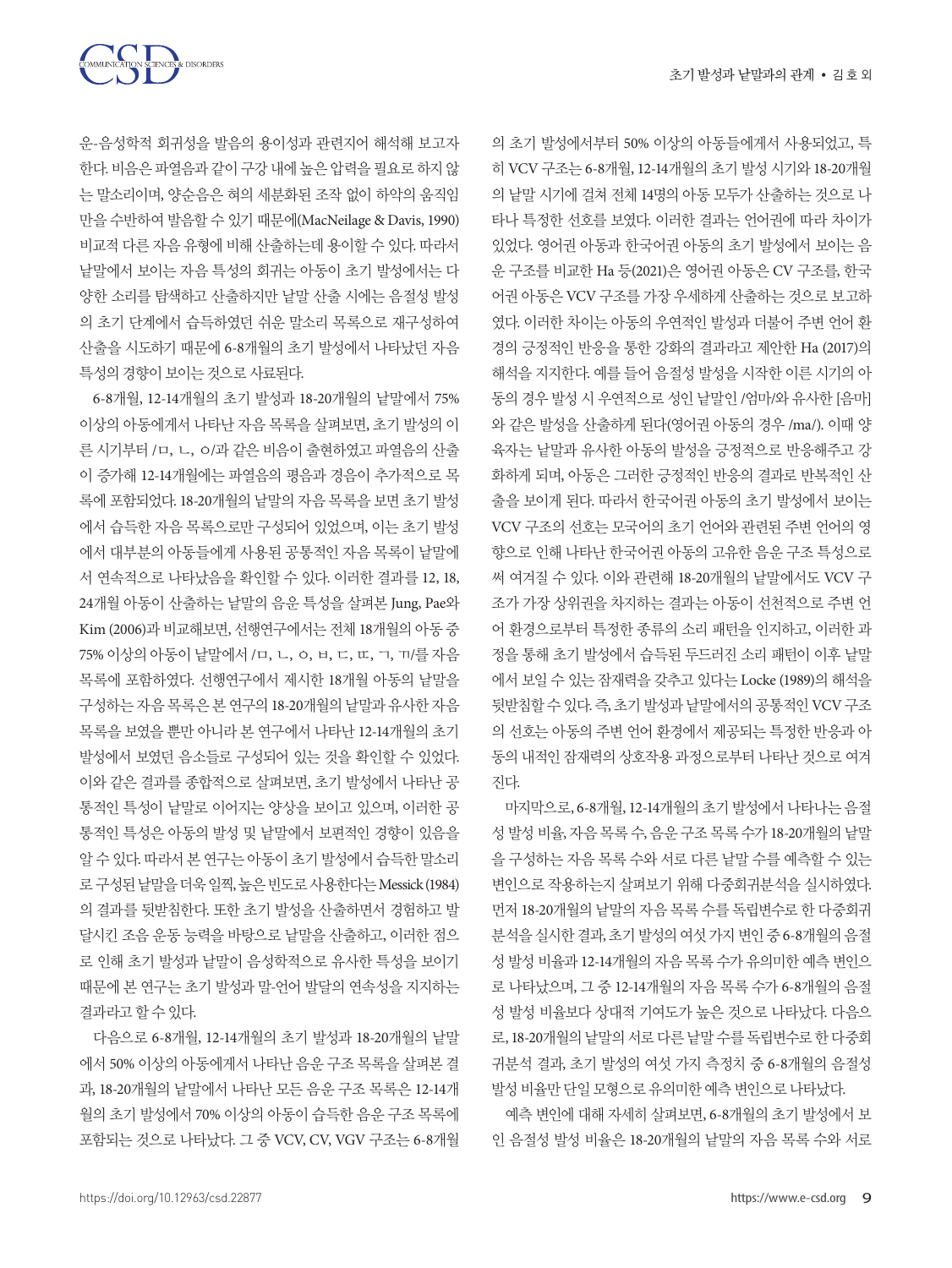

다른 낱말 수를 예측하는 데 유의미한 기여를 보였다. 아동의 음절 성 발성 산출과 관련된 선행연구에서는 적어도 생후 10개월 전까지 음절성 발성이 출현된다고 보고하였으며(Lee et al., 2018), 음절성 발성 출현이 지연될 경우 이후 낱말 산출에 지연을 보일 수 있음을 보고하였다(Jang & Ha, 2020; Oller, Eilers, Neal, & Cobo-Lewis, 1998). 이와 같은 선행연구들은 음절성 발성의 초기 출현에 대한 중 요성을 강조하고 있으며, 본 연구에서 나타난 6-8개월의 음절성 발 성 비율의 낱말에 대한 기여는 초기 음절성 발성 출현과 관련된 중 요성을 뒷받침해 줄 수 있을 것으로 보인다. 반면 12-14개월에는 대 부분의 아동에서 안정적으로 음절성 발성을 산출하기 때문에(Jang & Ha, 2020), 독립변수로서 음절성 발성 비율은 유의미한 예측요인 으로 작용하지 않은 것으로 보인다. 하지만 12-14개월의 자음 목록 수는 18-20개월의 낱말의 자음 목록 수를 예측하는 변인으로 작용 하였는데, 이는주로비음과같은제한적인자음목록을보이는 6-8 개월의 초기 발성과 달리 12-14개월의 초기 발성에서는 비음과 더불 어 파열음의 증가와 같은 활발한 말소리 발달이 이루어지기 때문으 로 보인다. 12-14개월의 초기 발성에서 나타난 자음 목록이 18-20개 월의 낱말에서도 연결되어 나타난 본 연구의 결과를 고려하면, 12-14 개월의 초기 발성의 자음 목록이 다양했던 아동이 18-20개월의 낱 말에서도 다양한 자음이 포함된 낱말을 산출하는 것으로 해석할 수 있다. 다중회귀분석의 결과를 종합적으로 살펴보면, 궁극적으 로 초기 발성에서 나타난 음운 특성이 18-20개월의 말-언어 발달을 예측할 수 있는 변인으로 작용하는 지표가 될 수 있으며, 초기 발성 과낱말의음운발달체계가긴밀하게연결되어있음을나타낸다.

본연구는종단적으로 6-8개월, 12-14개월의초기발성과 18-20개 월의 낱말을 비교함으로써 초기 발성과 낱말이 공통적인 음운 특 성을 공유하고 연속적인 특성을 보이고 있음을 살펴볼 수 있었다. 구체적으로 초기 발성에서 나타난 자음 목록과 음운 구조 목록이 낱말로 이어지는 경향을 확인하였고, 초기 발성의 음운 특성 중 6-8 개월의 초기 발성의 음절성 발성 비율, 12-14개월의 초기 발성의 자 음 목록 수가 18-20개월의 낱말의 자음 목록 수를, 6-8개월의 초기 발성의 음절성 발성 비율이 18-20개월의 낱말의 서로 다른 낱말 수 를 예측할 수 있는 요인으로 나타났다. 이를 통해 초기 발성의 말소 리 발달이 이후 말-언어 발달과 밀접한 관련이 있으며, 초기 발성의 음절성 발성과 자음 목록을 바탕으로 한 말소리 발달 평가가 아동 의 말-언어 문제를 조기에 진단하고 적합한 중재를 제공할 수 있는 중요한 이정표로서 작용할 수 있음을 강조하는 선행연구들을 뒷받 침하고 지지하는 바이다. 더욱이 최근 말-언어 발달 위험군의 영유 아가 임상에 다수 의뢰되는 상황에서 초기 발성에서 나타나는 음운 발달을질적으로평가하는것에대한필요성을강조하는바이다.

## **REFERENCES**

- Bates, E., Marchman, V., Thal, D., Fenson, L., Dale, P., Reznick, J. S., ..., & Hartung, J. (1994). Developmental and stylistic variation in the composition of early vocabulary. *Journal of Child Language, 21*(1), 85-123.
- Chapman, K. L. (1991). Vocalizations of toddlers with cleft lip and palate. *Cleft Palate-Craniofacial Journal, 28*(2), 172-178.
- Davis, B. L., & MacNeilage, P. F. (1995). The articulatory basis of babbling. *Journal of Speech, Language, and Hearing Research, 38*(6), 1199-1211.
- de Boysson-Bardies, B., & Vihman, M. M. (1991). Adaptation to language: evidence from babbling and first words in four languages. *Language, 67*(2), 297-319.
- Delgado, R. E., Buder, E. H., & Oller, D. K. (2010). *AACT (Action Analysis Coding and Training).* Miami, FL: Intelligent Hearing Systems.
- Ferguson, C. A., & Farwell, C. B. (1975). Words and sounds in early language acquisition. *Language, 51*(2), 419-439.
- Ferguson, C. A., Peizer, D. B., & Weeks, T. E. (1973). Model-and-replica phonological grammar of a child's first words. *Lingua, 31*(1), 35-65.
- Ha, S. (2017). Longitudinal study of vocal development in 9-to 18-monthold children acquiring Korean. *Communication Sciences & Disorders, 22*(3), 435-444.
- Ha, S., Johnson, C. J., Oller, K. D., & Yoo, H. (2021). Cross-linguistic comparison of utterance shapes in Korean-and English-learning children: an ambient language effect. *Infant Behavior and Development, 62,* 101528.
- Ha, S., & Oller, D. K. (2019). Canonical babbling in Korean-acquiring infants at 4-9 months of age. *Communication Sciences & Disorders, 24*(1), 1-8.
- Jakobson, R. (1968). *Implications of language universals for linguistics.* In J. H. Greenberg (ed.), Universals of language (pp. 580-592). Cambridge, Mass.: M.I.
- Jang, H., & Ha, S. (2020). Canonical babbling development in Korean-acquiring infants. *Communication Sciences & Disorders, 25*(1), 104-112.
- Jung, K. H., Pae, S., & Kim, G. (2006). The early phonological development of Korean children. *Korean Journal of Communication & Disorders, 11*(3), 1-15.
- Kent, R. D., & Bauer, H. R. (1985). Vocalizations of one-year-olds. *Journal of Child Language, 12*(3), 491-526.
- Kim, Y. T., Kim, K. H., Yoon, H. R., & Kim, H. S. (2003). *Sequenced Language Scale for Infants (SELSI).* Seoul: Special Education Publishing.
- Labov, W., & Labov, T. (1978). The phonetics of cat and mama. *Language, 54,*  816-852.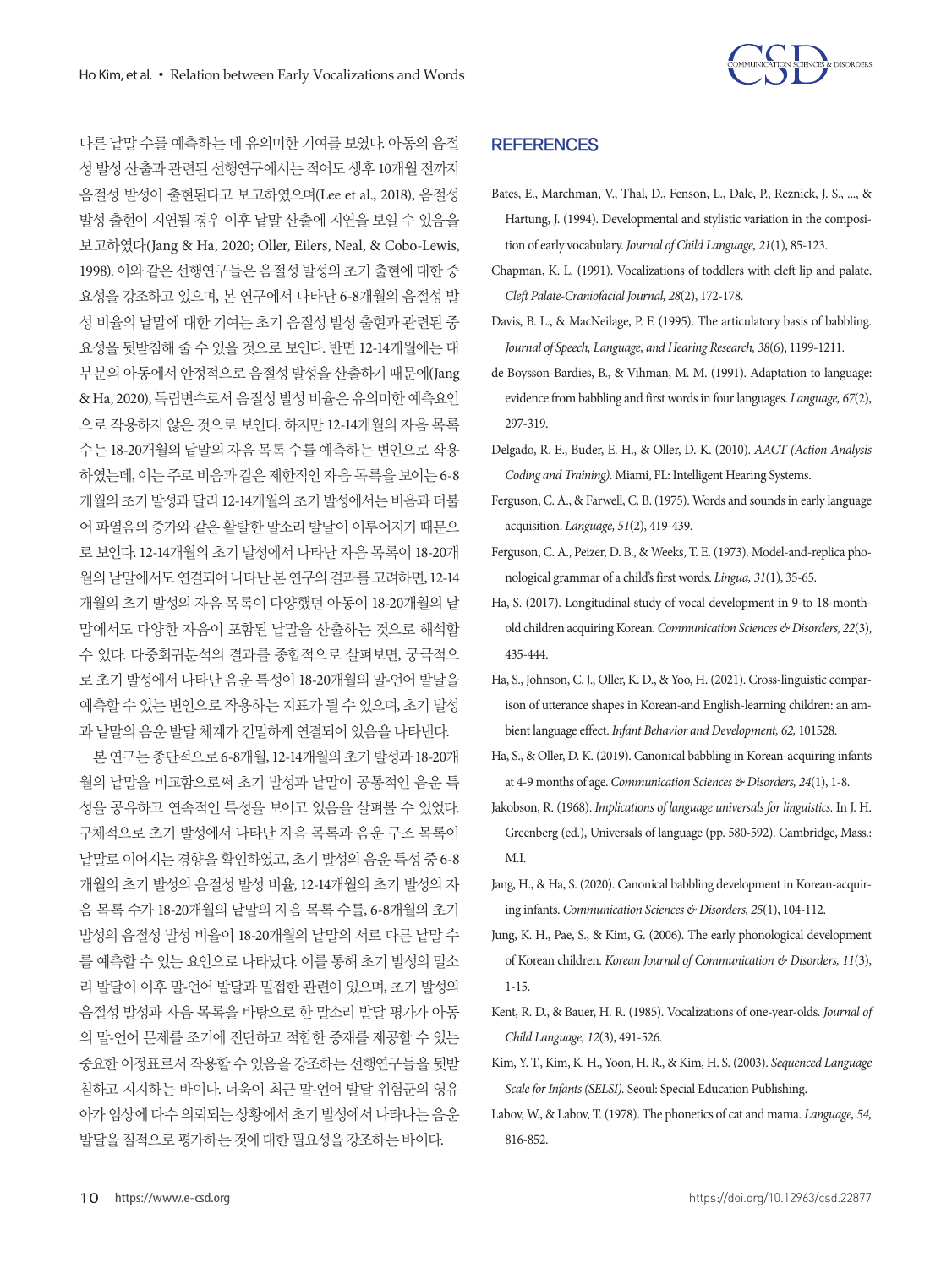- Lee, C. C., Jhang, Y., Relyea, G., Chen, L. M., & Oller, D. K. (2018). Babbling development as seen in canonical babbling ratios: a naturalistic evaluation of all-day recordings. *Infant Behavior and Development, 50,* 140-153.
- Locke, J. L. (1983). *Phonological acquisition and change.* In M. M. Vihman, C. A. Ferguson, & M. Elbert (Eds.), Phonological development from babbling to speech: common tendencies and individual differences (pp. 3-40). New York: Academic Press.
- Locke, J. L. (1986). Speech perception and the emergent lexicon: an ethological approach. *Language Acquisition, 2,* 240-250.
- Locke, J. L. (1989). Babbling and early speech: continuity and individual differences. *First Language, 9*(6), 191-205.
- MacNeilage, P. F., & Davis, B. L. (1990). *Acquisition of speech production: the achievement of segmental independence.* In W. J. Hardcastle, & A. Marchal (Eds.), Speech production and speech modelling (pp. 55-68). Dordrecht: Kluwer Academic.
- MacNeilage, P. F., & Davis, B. L. (1996). From babbling to first words: phonetic patterns. *Proceedings of the first ECA tutorial and research workshop on speech production modelling.* 155-157.
- MacNeilage, P. F., Davis, B. L., & Matyear, C. L. (1997). Babbling and first words: phonetic similarities and differences. *Speech Communication, 22*(2-3), 269- 277.
- McCune, L., & Vihman, M. M. (1987). Vocal motor schemes. *Papers and Reports on Child Language Development, 26,* 72-79.
- McCune, L., & Vihman, M. M. (2001). Early phonetic and lexical development. *Journal of Speech Language and Hearing Research, 44*(3), 670-684.
- Messick, C. K. (1984). *Phonetic and contextual aspects of the transition in early words* (Doctoral dissertation), Purdue University, Indiana, USA.
- Nathani, S., Ertmer, D. J., & Stark, R. E. (2006). Assessing vocal development in infants and toddlers. *Clinical Linguistics & Phonetics, 20*(5), 351-369.
- Oller, D. K. (2000). *The emergence of the speech capacity.* Mahwah, NJ: Psychology Press.
- Oller, D. K. (1980). *The emergence of the sounds of speech in infancy.* In G. H. Yeni-Komshian, J. F. Kavanagh, & C. A. Ferguson (Eds.), Child phonology. Vol. I: Production (pp. 93-112). New York: Academic Press.
- Oller, D. K., Eilers, R. E., Neal, A. R., & Cobo-Lewis, A. B. (1998). Late onset canonical babbling: a possible early marker of abnormal development. *American Journal of Mental Retardation, 103*(3), 249-263.
- Pae, S., & Kwak, K. C. (2011). *Korean MacArthur-Bates communicative development inventories (K M-B CDI).* Seoul: Mindpress.
- Pi, M., & Ha, S. (2017). Phonological characteristics of early vocabulary among

children with cleft palate, late talking children, and typically developing children. *Communication Sciences & Disorders, 22*(2), 328-340.

- Robb, M. P., & Bleile, K. M. (1994). Consonant inventories of young children from 8 to 25 months. *Clinical linguistics & phonetics, 8*(4), 295-320.
- Salas-Provance, M. B., Kuehn, D. P., & Marsh, J. L. (2003). Phonetic repertoire and syllable characteristics of 15-month-old babies with cleft palate. *Journal of Phonetics, 31*(1), 23-38.
- Schwartz, R. G., & Leonard, L. B. (1982). Do children pick and choose? An examination of phonological selection and avoidance in early lexical acquisition. *Journal of Child Language, 9*(2), 319-336.
- Stark, R. E. (1980). Stages of speech development in the first year of life. in *Child phonology* (pp. 73-92). Academic Press.
- Stoel-Gammon, C. (1985). Phonetic inventories, 15-24 months: a longitudinal study. *Journal of Speech, Language, and Hearing Research, 28*(4), 505- 512.
- Stoel-Gammon, C. (1988). Prelinguistic vocalizations of hearing-impaired and normally hearing subjects: a comparison of consonantal inventories. *Journal of Speech and Hearing Disorders, 53*(3), 302-315.
- Stoel-Gammon, C. (1989). Prespeech and early speech development of two late talkers. *First Language, 9*(6), 207-223.
- Stoel-Gammon, C., & Cooper, J. A. (1984). Patterns of early lexical and phonological development. *Journal of Child Language, 11*(2), 247-271.
- Storkel, H. L. (2006). Do children still pick and choose? The relationship between phonological knowledge and lexical acquisition beyond 50 words. *Clinical Linguistics & Phonetics, 20*(7-8), 523-529.
- Tsunoda, K., Niimi, S., & Hirose, H. (1994). The roles of the posterior cricoarytenoid and thyropharyngeus muscles in whispered speech. *Folia Phoniatrica et Logopaedica, 46*(3), 139-151.
- Tsunoda, K., Ohta, Y., Niimi, S., Soda, Y., & Hirose, H. (1997). Laryngeal adjustment in whispering: magnetic resonance imaging study. *Annals of Otology, Rhinology & Laryngology, 106*(1), 41-43.
- Vihman, M. M. (1992). *Early syllables and the construction of phonology.* In C. A. Ferguson, L. Menn, & C. Stoel-Gammon (Eds.), Phonological development: models, research, implications (pp. 393-422). Timonium, MD: York Press.
- Vihman, M. M. (1976). From pre-speech to speech: on early phonology. *Child Language Development, 12,* 230-243.
- Vihman, M. M., & McCune, L. (1994). When is a word a word? *Journal of Child Language, 21*(3), 517-542.
- Vihman, M. M., Ferguson, C. A., & Elbert, M. (1986). Phonological develop-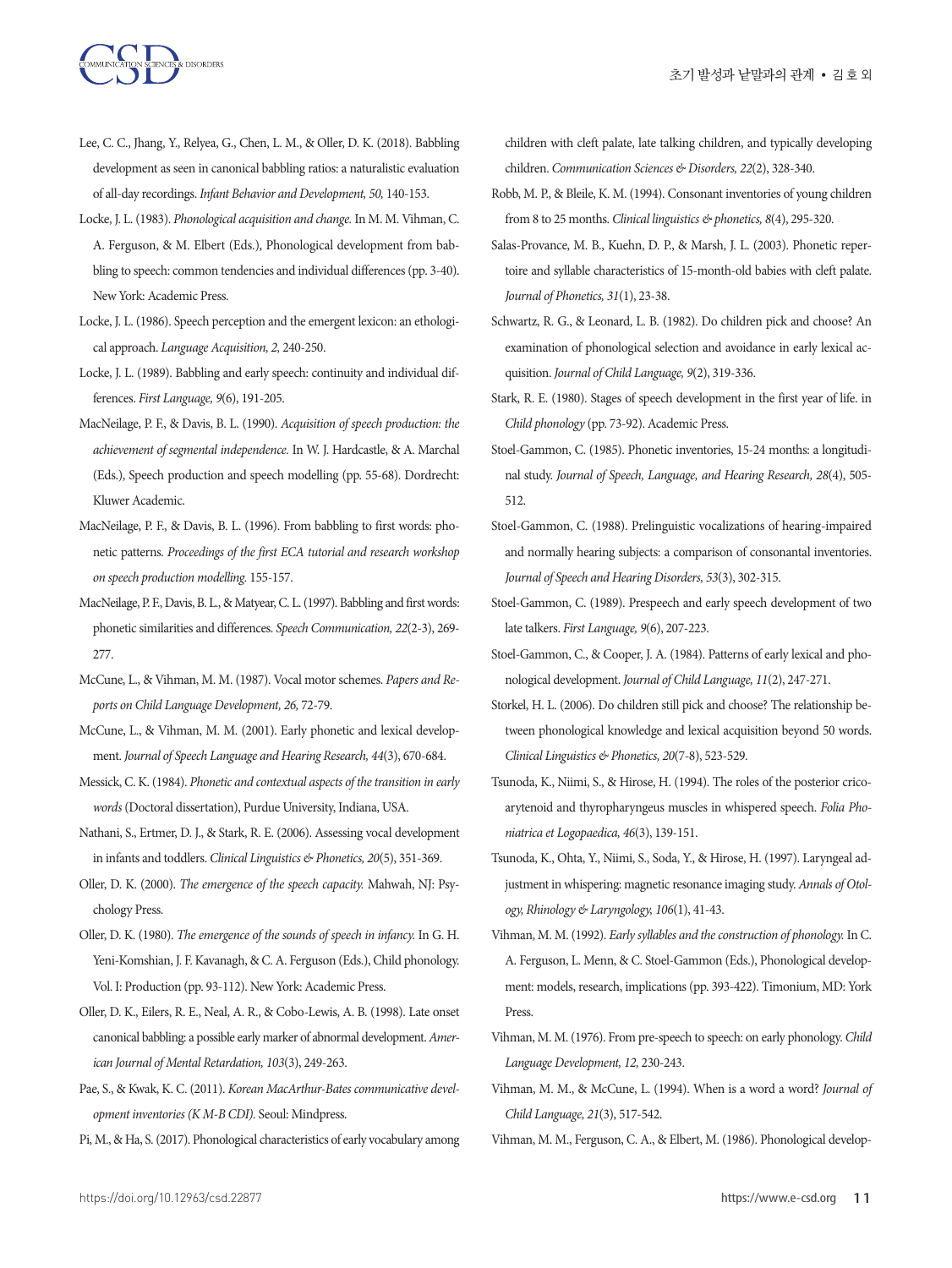

ment from babbling to speech: common tendencies and individual differences. *Applied Psycholinguistics, 7*(1), 3-40.

Yoon, M. S., Kim, J. M., & Kim, S. J. (2013). Phonological whole-word mea-

sures of spontaneous speech in children two to four years of age. *Journal of Speech & Hearing Disorders, 22*(4), 69-85.